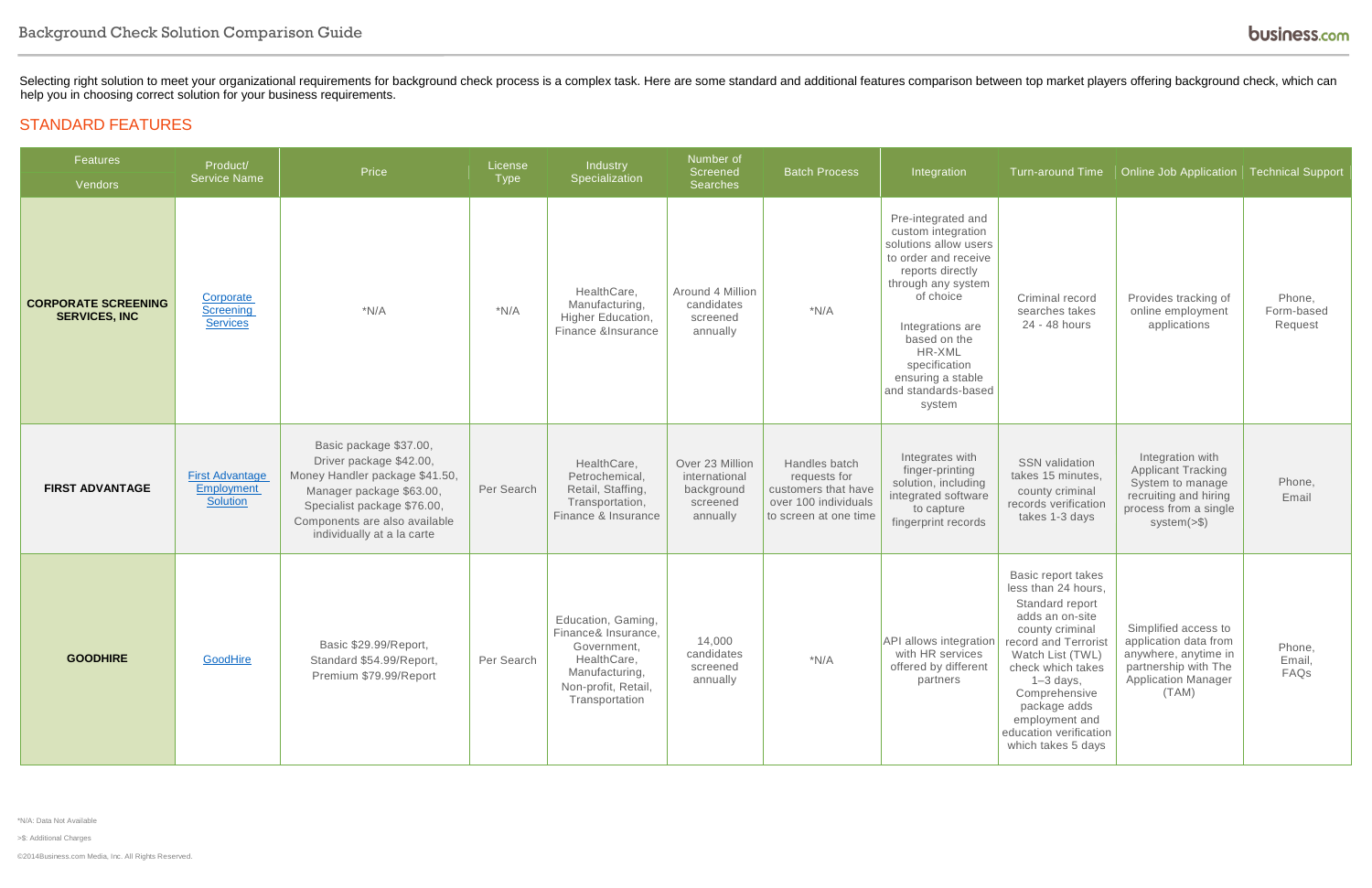## Background Check Solution Comparison Guide

\*N/A: Data Not Available

>\$: Additional Charges

| Features<br>Vendors                      | Product/<br><b>Service Name</b>              | Price                                                                                                                                                                                                                                                                                                                                                                                                                                                                                 | License<br>Type                                          | Industry<br>Specialization                                                                                                                                            | Number of<br>Screened<br>Searches                                             | <b>Batch Process</b>                                                           | Integration                                                                                                                                                                | <b>Turn-around Time</b>                                                         | Online Job Application<br><b>Technical Support</b>                                                                                                                                                                                     |                                               |
|------------------------------------------|----------------------------------------------|---------------------------------------------------------------------------------------------------------------------------------------------------------------------------------------------------------------------------------------------------------------------------------------------------------------------------------------------------------------------------------------------------------------------------------------------------------------------------------------|----------------------------------------------------------|-----------------------------------------------------------------------------------------------------------------------------------------------------------------------|-------------------------------------------------------------------------------|--------------------------------------------------------------------------------|----------------------------------------------------------------------------------------------------------------------------------------------------------------------------|---------------------------------------------------------------------------------|----------------------------------------------------------------------------------------------------------------------------------------------------------------------------------------------------------------------------------------|-----------------------------------------------|
| <b>HIRERIGHT</b>                         | <b>HireRight Express</b>                     | Advantage Plus \$69.95,<br>Advantage \$54.95,<br>Economy \$29.95                                                                                                                                                                                                                                                                                                                                                                                                                      | Per Search                                               | Transportation,<br>HealthCare,<br>Education, Retail,<br>Finance,<br>Gaming, Non-profit                                                                                | 7 Million<br>candidates<br>screened<br>annually                               | $*N/A$                                                                         | Enables connection<br>between Hire Right's<br>products &services<br>and organization's<br>applications and<br>systems $(>\$                                                | Criminal records<br>search at a county<br>courthouse takes<br>2-3 business days | Web-based and<br>customizable<br>employment application<br>solutions streamline<br>the recruiting process<br>with online tracking<br>features $(>\$ \$)                                                                                | Phone,<br>Email                               |
| <b>INTELIUS</b>                          | <b>Intelius</b>                              | Nationwide Criminal Check \$39.95,<br>Background Report \$49.95,<br>People Search Plus \$9.95,<br><b>Overall Premier Package</b><br>\$19.95/Month& \$118.95/Year,<br>24 Hours Pass \$19.95,<br>Property & Neighborhood<br>Report \$14.95                                                                                                                                                                                                                                              | Monthly,<br>Annual,<br>One Day<br>(for 24 hours<br>pass) | $*N/A$                                                                                                                                                                | Services 300<br>Million monthly<br>requests for<br>access to its<br>databases | $*N/A$                                                                         | Partners with<br>eScreen to deliver<br>pre-integrated drug<br>and background<br>screening solution<br>$(>\$)$                                                              | $*N/A$                                                                          | Partners with Taleo<br>to provide Integrated<br>Applicant Tracking &<br><b>Screening Services for</b><br>small &mid-sized<br>businesses $(>\$                                                                                          | Phone,<br>Email,<br>FAQs                      |
| <b>INTELLICORP</b><br><b>RECORDS INC</b> | <b>IntelliCorp</b>                           | Platinum Package: \$9.95,<br>Note: All services/products also<br>available at a la carte                                                                                                                                                                                                                                                                                                                                                                                              | Per Search                                               | <b>Business Services,</b><br>Construction,<br>Education,<br>HealthCare,<br>Hospitality,<br>Non-profit,<br>Retail, Wholesale,<br>Manufacturing,<br>Finance & Insurance | 3.9 Million<br>candidates<br>screened<br>annually                             | Batch process to run<br>large volume of<br>searches<br>simultaneously          | IntelliCorp XML<br>Gateway (XGS)<br>solution provides a<br>way to integrate<br>employment or<br>volunteer screening<br>services                                            | Average turn-around<br>time is<br>72 hours                                      | By integrating with<br>iCIMS Talent Platform,<br>it enables HR<br>professionals to<br>manage their<br>organization's entire<br>talent lifecycle<br>from sourcing to<br>recruitment marketing<br>to applicant tracking<br>to onboarding | Phone,<br>Email,<br>FAQs,<br>Live Chat        |
| <b>LEXISNEXIS</b>                        | <b>LexisNexis</b><br><b>Background Check</b> | Basic Criminal Package \$4.35,<br><b>Criminal Package</b><br>Current County \$10.35,<br>Criminal Package Plus up to 10<br>County Searches \$18.15,<br><b>Criminal Package Plus</b><br>Employment \$20.85,<br><b>Criminal Package Plus</b><br>Driving records \$5.20,<br><b>Criminal Package Plus</b><br>Employment and<br>Driving Record \$21.70,<br>National Criminal Plus up to 10<br>Counties and Education \$23.05<br>Note: Each service/component<br>can be purchased separately | $*N/A$                                                   | HealthCare,<br>Government & Law<br>Enforcement,<br><b>Identity Management,</b><br>Receivables<br>Management,<br>Finance & Insurance                                   | 14 Million<br>candidates<br>screened<br>annually                              | Customized batch<br>processing to<br>process thousands<br>of records at a time | Integrates with any<br>XML-based software<br>products to enable<br>sending and<br>receiving background<br>check information<br>through existing HR<br>or security software | Average turnaround<br>time is 48 hours                                          | Integrate into a new<br>or existing Applicant<br><b>Tracking System</b>                                                                                                                                                                | Phone,<br>Email,<br>Online Self-serve<br>Form |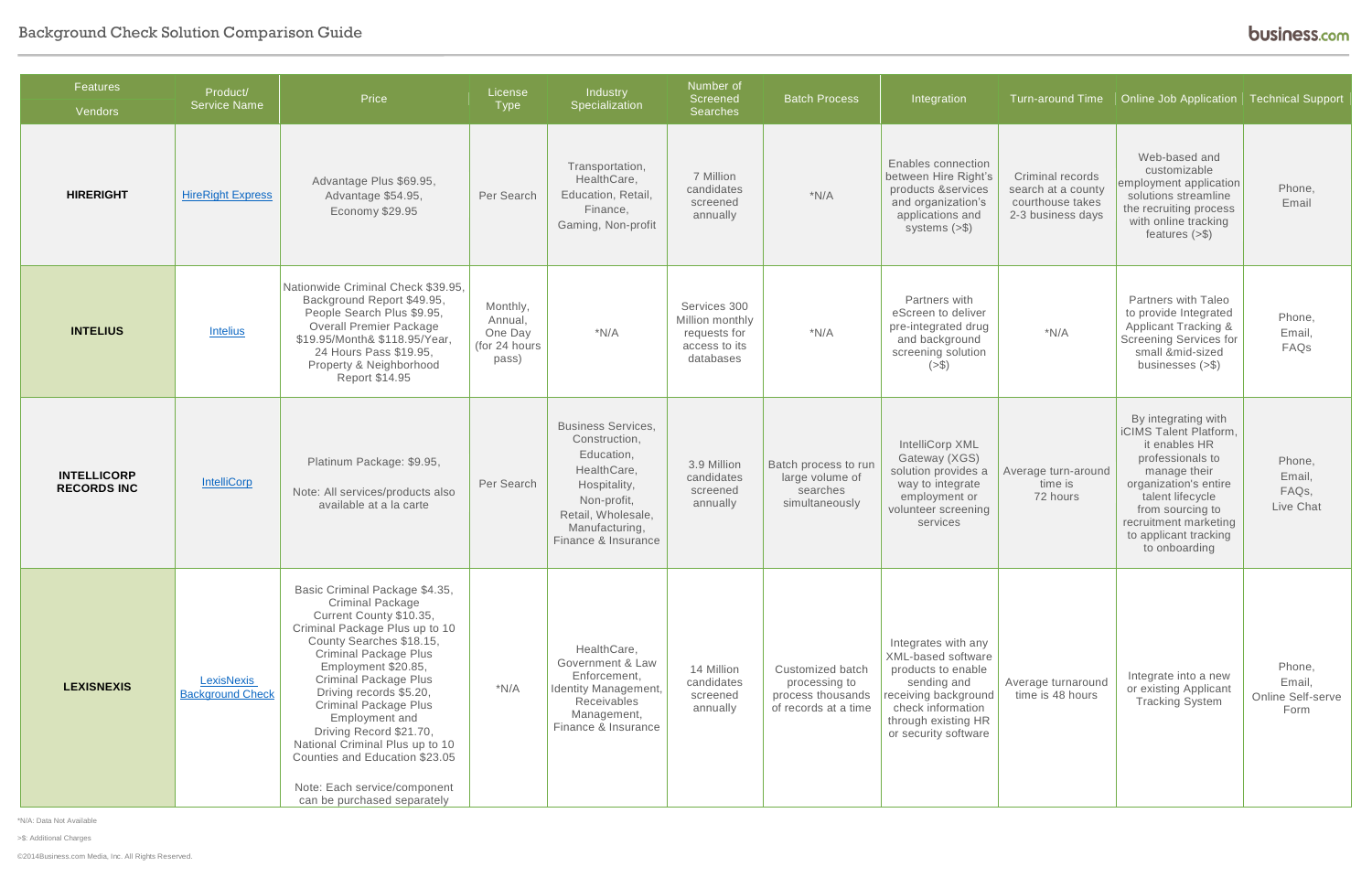## Background Check Solution Comparison Guide

\*N/A: Data Not Available

>\$: Additional Charges

©2014Business.com Media, Inc. All Rights Reserved.

| Features<br>Vendors  | Product/<br><b>Service Name</b> | Price                                                                                                                                                                                  | License<br>Type                                      | Industry<br>Specialization | Number of<br>Screened<br>Searches | <b>Batch Process</b>                                                                       | Integration                                                                                                           | Turn-around Time                                             | <b>Online Job Application</b> Technical Support |                                      |
|----------------------|---------------------------------|----------------------------------------------------------------------------------------------------------------------------------------------------------------------------------------|------------------------------------------------------|----------------------------|-----------------------------------|--------------------------------------------------------------------------------------------|-----------------------------------------------------------------------------------------------------------------------|--------------------------------------------------------------|-------------------------------------------------|--------------------------------------|
|                      |                                 |                                                                                                                                                                                        |                                                      |                            |                                   |                                                                                            |                                                                                                                       |                                                              |                                                 |                                      |
| <b>PEOPLEFINDERS</b> | <b>PeopleFinders</b>            | People Search Membership<br>\$14.95 for first month and<br>\$24.95/Month later,<br><b>Background Report Membership</b><br>\$19.95 for first month and<br>\$29.95/Month later           | Daily,<br>Weekly,<br>Monthly                         | $*N/A$                     | $*N/A$                            | Customizable batch<br>processing for high<br>volume of<br>searches/reports<br>requirements | Embeds the<br>background check<br>data into internal<br>systems to provide<br>instant access to<br>needed information | $*N/A$                                                       | $*N/A$                                          | Phone,<br>Email,<br>FAQs             |
| <b>PEOPLESMART</b>   | PeopleSmart                     | \$19.95/Month for 1 Month of<br><b>Unlimited Searches,</b><br>\$14.95/Month for 3 Months of<br><b>Unlimited Searches,</b><br>\$9.95/Month for 6 Months of<br><b>Unlimited Searches</b> | One-time<br>fees,<br>Recurring<br>Membership<br>fees | $*N/A$                     | $*N/A$                            | $*N/A$                                                                                     | $*N/A$                                                                                                                | $*N/A$                                                       | $*N/A$                                          | Phone,<br>Online Ticketing<br>System |
| <b>US SEARCH</b>     | US Search                       | \$24.95/Month                                                                                                                                                                          | Monthly                                              | $*N/A$                     | $*N/A$                            | $*N/A$                                                                                     | $*N/A$                                                                                                                | Standard delivery to<br>email address is<br>24 hours or less | $*N/A$                                          | Phone,<br>Email,<br>FAQs             |